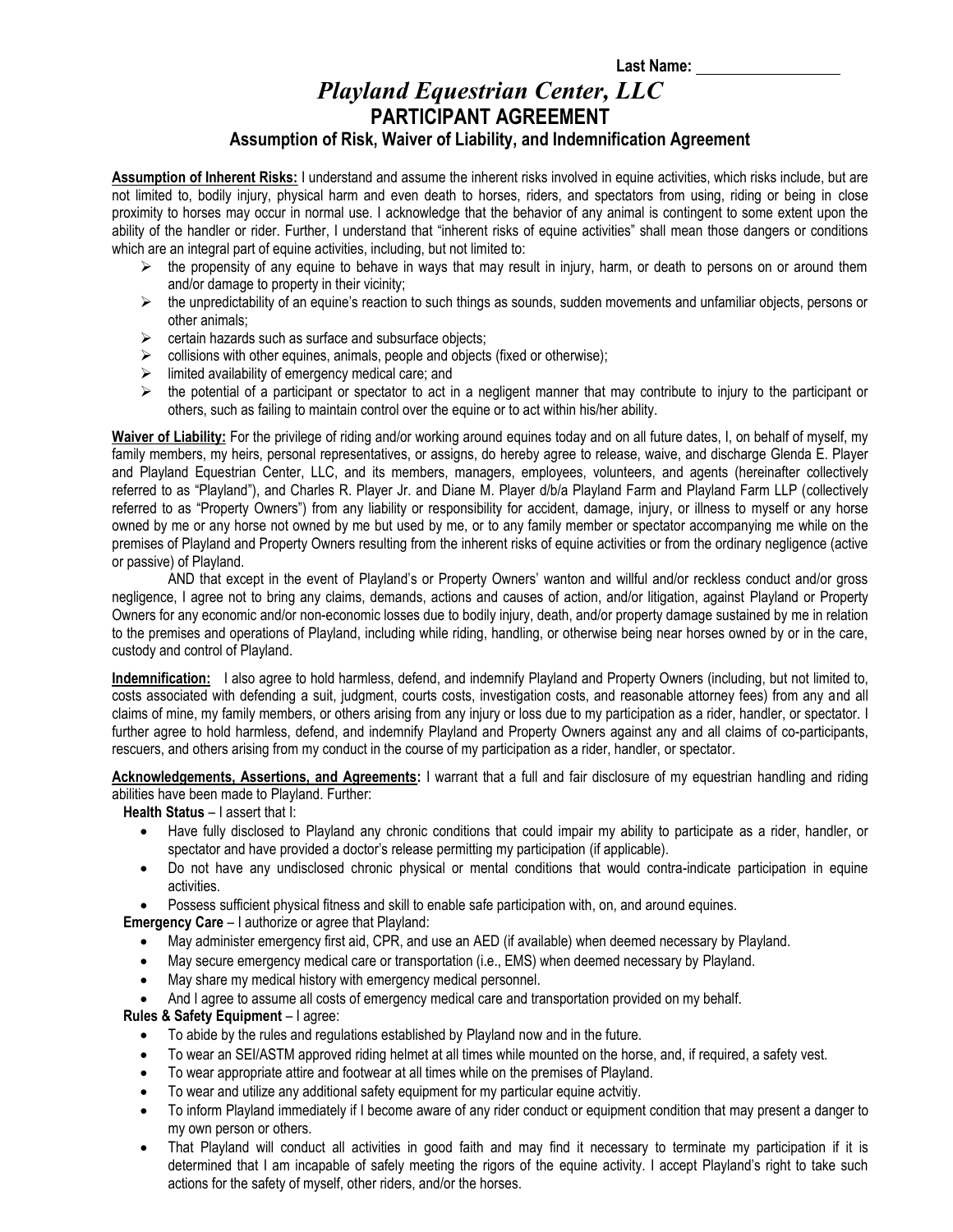Participant Agreement for Playland Equestrian Center, LLC Page 2 of 3

**Covenant not to Sue; Mediation; Venue; and Severability Clauses:** I covenant not to sue Playland or Property Owners for any present or future claim arising directly or indirectly from my participation with equines at Playland. This includes claims resulting from the inherent risks of equine activities and the active or passive negligence of Playland or Property Owners.

This Agreement shall be construed and interpreted in accordance with the laws of the State of Maryland. Any action brought under this Agreement shall be brought within one (1) year of the incident or dispute giving rise to said claim. I further agree that *prior to litigation*, such incident or dispute shall first be mediated by a trained Mediator knowledgeable in equines and equine activities from a list acceptable to Playland or Property Owners (whichever party is in dispute). Costs of mediation shall be shared equally by the parties. In the event of litigation, the prevailing party shall be entitled to costs and fees associated with the litigation, including reasonable attorney fees.

I also expressly agree that this Participant Agreement is intended to be as broad and inclusive as permitted by the laws of the State of Maryland and that if any portion thereof is held invalid, it is agreed that the balance shall, notwithstanding, continue in full force and effect.

**Acknowledgement of Understanding: I understand this is a legal document and that I am signing this agreement freely and voluntarily. I understand I have the choice** *not to participate* **as a boarder or spectator at Playland, or as a rider, handler, participant, or spectator in the clinic, camp, lesson program, training, or special event provided by or at the facilities of Playland, and, therefore, not sign this agreement. I understand there is no public policy in Maryland prohibiting the use of this waiver and I may sign on behalf of my minor child or ward.**

**I have read this 2-page Participation Agreement and fully understand its terms. I understand that I am giving up substantial rights, including my right to sue Property Owners and/or Playland, its clinicians, members, managers, employees, volunteers, and agents for injuries or death resulting from the inherent risks of equine activities or the active or passive negligence of Playland or Property Owners. I further acknowledge that I intend my signature to be a complete and unconditional release of all liability, including that due to ordinary negligence by Playland or Property Owners, to the greatest extent allowed by the laws of Maryland.** 

| Date                                       |                                                                               | Signature (must be at least 18yrs of age to sign) *                                                                                                                                                                     |  |  |
|--------------------------------------------|-------------------------------------------------------------------------------|-------------------------------------------------------------------------------------------------------------------------------------------------------------------------------------------------------------------------|--|--|
| If participant is a minor, print name here |                                                                               | <b>Printed Name of Signatory</b>                                                                                                                                                                                        |  |  |
| Date of Birth of Minor Participant         |                                                                               | Address                                                                                                                                                                                                                 |  |  |
| Name of Emergency Contact Person           |                                                                               | City, State, Zip Code                                                                                                                                                                                                   |  |  |
| Telephone of Emergency Contact Person      |                                                                               | Telephone                                                                                                                                                                                                               |  |  |
|                                            | participant and the rights of the parent/guardian pursuant to this Agreement. | * If participant is a minor (less than 18 years of age), the parental or guardian signature indicates full<br>understanding of the above terms and, as may be permitted by law, is waiving both the rights of the minor |  |  |
| FOR PLAYLAND'S USE:<br>$\square$ Boarder   | $\Box$ Spectator / Auditor                                                    |                                                                                                                                                                                                                         |  |  |

| $\Box$ Clinic Participant |                         | Name of Clinic, Seminar, or Event    |  |
|---------------------------|-------------------------|--------------------------------------|--|
| $\Box$ Lesson Program     | $\Box$ Camp Participant | □ Cross County Schooling Participant |  |